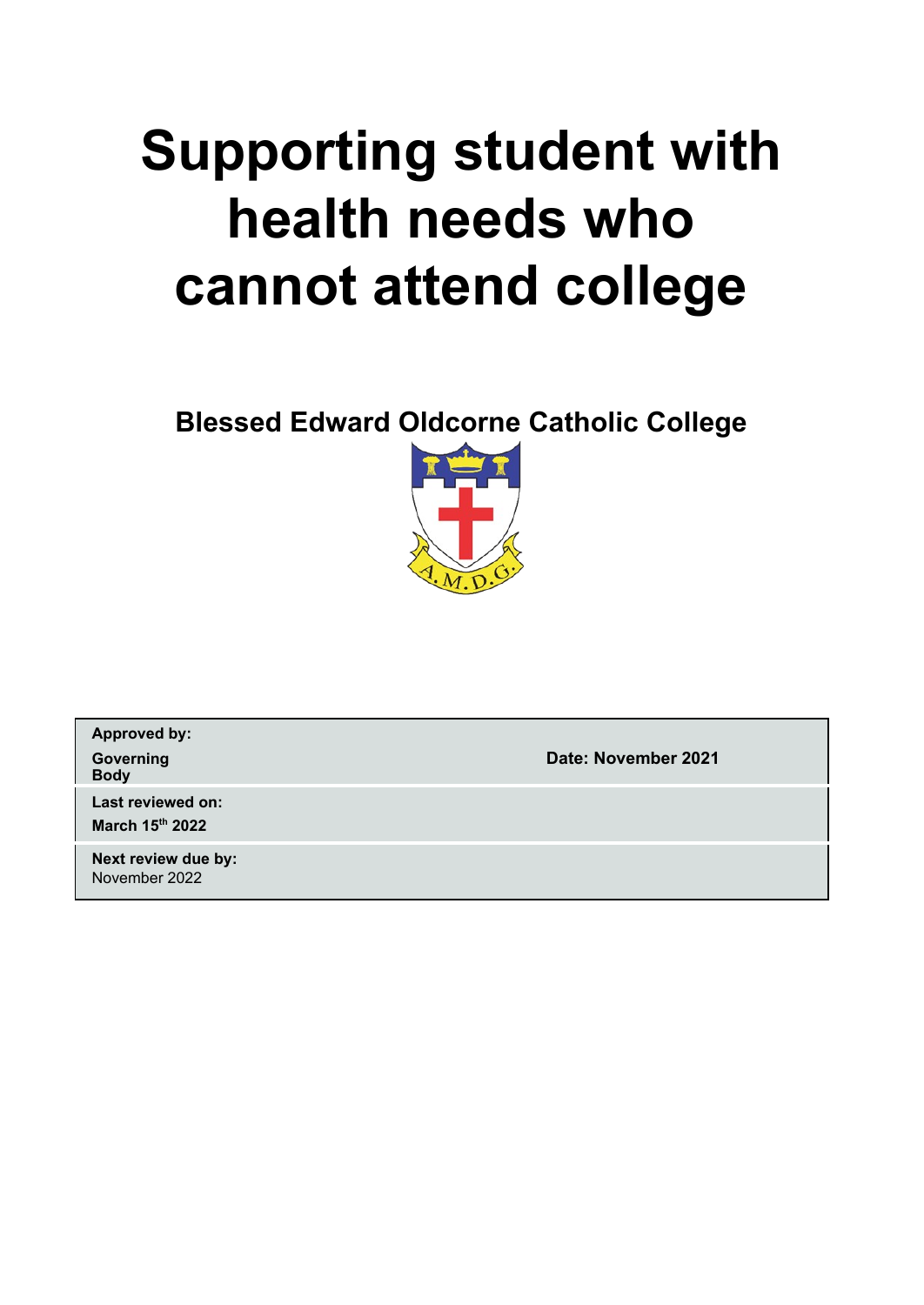# **Aims**

This policy aims to ensure that:

- Suitable education is arranged for students on roll who cannot attend college due to health needs
- Students, staff and parents understand what the college is responsible for when this education is being provided by the local authority

# **Legislation and guidance**

This policy reflects the requirements of the [Education](http://www.legislation.gov.uk/ukpga/1996/56/section/19) Act 1996.

It also based on guidance provided by Worcestershire Children First.

# **The responsibilities of the college**

Initially, the college will attempt to make arrangements to deliver suitable education for children with health needs who cannot attend college.

If the student is in KS3 Miss Mason and relevant HOY will oversee provision and Mrs Corbin and relevant HOY will do the same for students in KS4. They will decide which member of staff will be the point of contact here in the college. If there is a safeguarding concern then Miss Mason will be involved regardless of the Keystage the student is in.

Arrangements which the college could make include

- Sending work home
- Making a MET referral
- Liaising with hospital colleges and other agencies such as CAMHS, Early Help and Social Care
- Agreeing a time limited reduced timetable, following the college's agreed protocols.

In the first instance parents will be invited in to meet key staff and an Individual Health Care Plan drawn up in accordance with the college's "Supporting students with medical conditions policy". Where possible the student will be involved in this process. At this meeting a plan for reintegration back into college will be discussed with agreed review times.

Issues around ensuring the child is being safeguarded will be discussed at this meeting. Parents are advised to contact the college on the first day their child is unable to attend due to illness.

- Absences due to illness will be authorised unless the college has genuine cause for concern about the authenticity of the illness.
- The college will provide support to students who are absent from college because of illness for a period of less than 15 college days by liaising with the student's parents to arrange school work as soon as the student is able to cope with it or part-time education at college. The college will give due consideration to which aspects of the curriculum are prioritised in consultation with the student, their family and relevant members of staff.
- For periods of absence that are expected to last for 15 or more college days, either in one absence or over the course of a college year, the college will notify the LA, who will support college in providing educational provision for the student.
- Where absences are anticipated or known in advance, the college will liaise with the LA to enable education provision to be provided from the start of the student's absence.
- For hospital admissions, the appointed named member of staff will liaise with the LA regarding the programme that should be followed while the student is in hospital.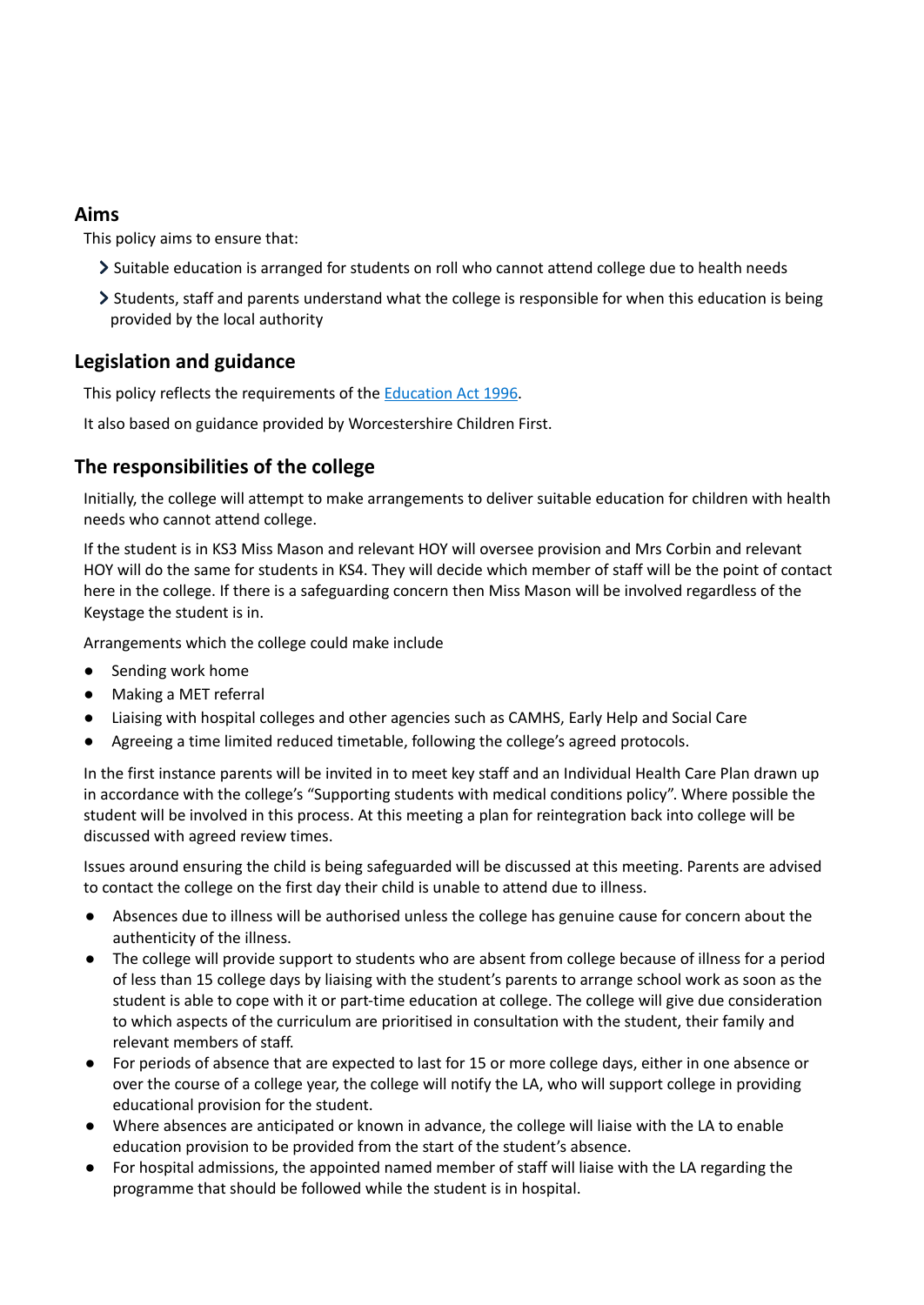- The college will monitor student attendance and mark registers to ensure it is clear whether a student is, or should be, receiving education otherwise than at college.
- The college will only remove a student who is unable to attend college because of additional health needs from the college roll where: The student has been certified by a Medical Professional as unlikely to be in a fit state of health to attend college, before ceasing to be of compulsory college age; and neither the student nor their parent has indicated to the college the intention to continue to attend the college, after ceasing to be of compulsory college age.
- A student unable to attend college because of their health needs will not be removed from the college register without parental consent and certification from a Medical Professional, even if the LA has become responsible for the student's education

# **Alternative Provision**

In order to ensure children access their entitlement to full time education, sometimes it is helpful or necessary to make alternative provision for the child. Alternative provision often allows for a more bespoke and flexible approach to education. This can work well for children whose medical difficulties mean for example that their energy levels fluctuate and therefore full time attendance within a busy college environment is very challenging.

Alternative provision can be defined as education for students who, because of exclusion, illness or other reasons, would not otherwise receive suitable education (DfE, 2013). Alternative provision for children with medical difficulties can be arranged by the college or by the Local Authority. In cases where the child's medical difficulties are likely to be short term (typically less than 15 days) or result in only small amounts of college being missed, it is often simpler for the college to make these arrangements. In cases where the child is not able to attend college for long periods it may be more appropriate for the Local Authority to make arrangements through the Medical Education Team.

#### **Medical Education Team**

In Worcestershire the statutory duties for children unable to attend the college because of medical difficulties are discharged by the Medical Education Team. The Medical Education Team ensure that arrangements are in place for children and young people who are unable to attend college because of their medical needs so that they have appropriate and ongoing access to education. The Team consists of qualified teachers and teaching assistants who are skilled in teaching children /young people of statutory school age with a wide range of physical, emotional and psychological health needs.

The Medical Education Team service level agreement and referral form are available online:

#### Medical [education](https://www.worcestershire.gov.uk/WCFEducationServices/info/1/support-services/22/medical-education) team

Where it is not appropriate or possible for the needs of children with medical difficulties to be met by the Medical Education Team and the school has not made alternative arrangements, Worcestershire Children First will work with schools and families to agree provision. This may involve securing provision at a Pupil Referral Unit, at an Alternative Provision Free School or home tuition and/or access to a Virtual Learning Platform.

#### **Special Educational Needs and Disabilities**

A child or young person has special educational needs (SEND) if they have learning difficulties or disabilities that make it harder for them to learn than most other children and young people of about the same age.

Children and young people with medical conditions don't necessarily have SEN, but there are significant overlaps between children with disabilities and medical conditions and those with SEN.

Children with SEN require special educational provision to be made for them. Special educational provision is any educational or training provision that is additional to, or different from, that made generally for other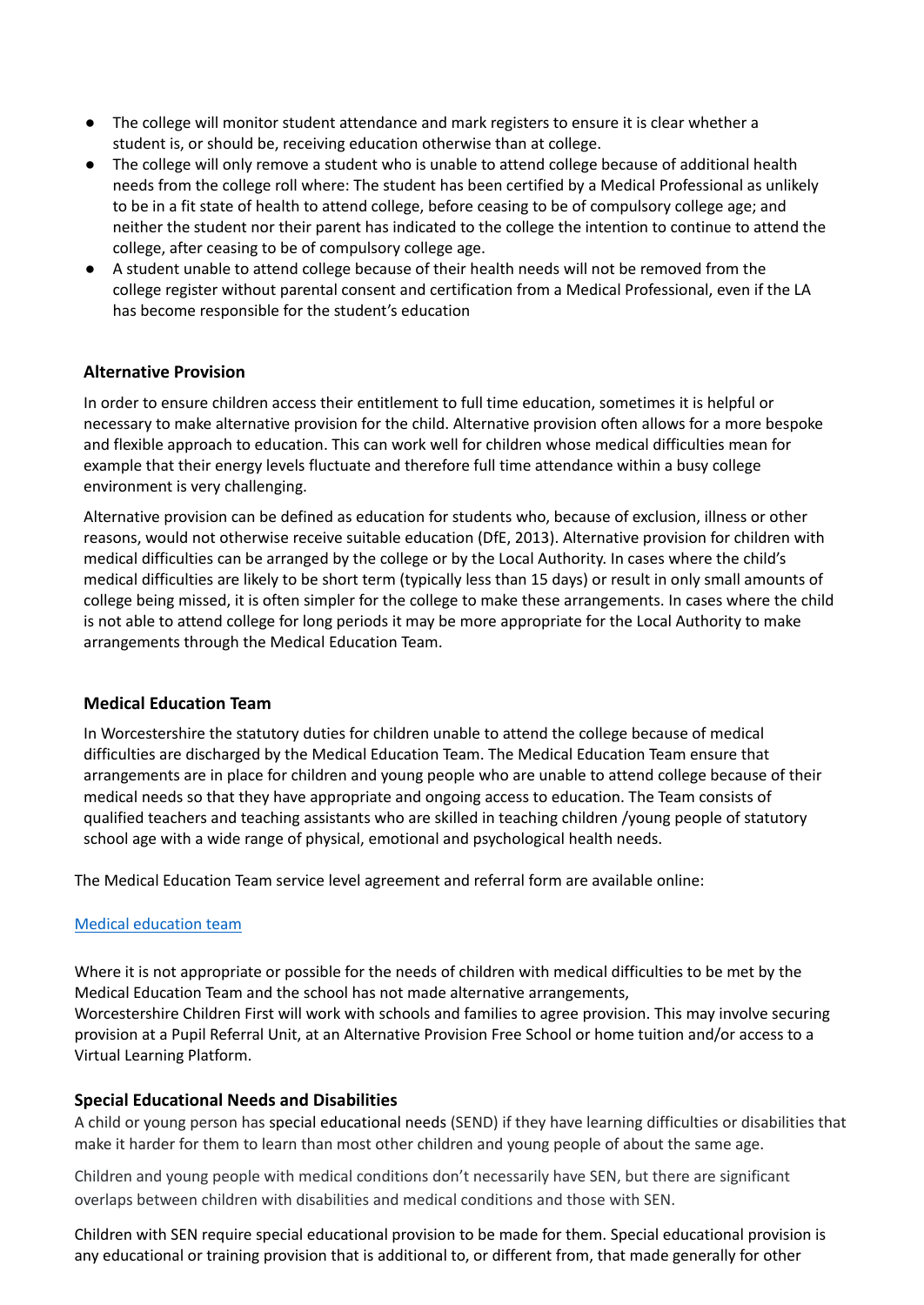children or young people of the same age.

Some children or young people with medical difficulties may need additional support which is not special educational provision; for example, they might need certain treatments or medicines administered at school. In order to be classed as having SEN, they must require support with education or training which is different from that given to other children or young people of the same age.

The Children and Families Act 2014 places a duty on maintained schools and academies to make arrangements to support children / young people with medical conditions. Individual healthcare plans will normally specify the type and level of support required to meet the medical needs of such children / young people. Where children and young people also have SEN, their provision should be planned and delivered in a co-ordinated way with the healthcare plan.

Worcestershire's Graduated Response guidance sets out schools' responsibilities for children and young people with SEND as described in the 2015 SEND Code of Practice.

SEND [education](http://www.worcestershire.gov.uk/info/20613/send_school_provision_and_education_health_care_plans_ehcp/1798/send_education_provision/3) provision

#### **Health, Early Help and Social Care**

#### **The role of health services**

In addition to providing evidence where a child's medical difficulties mean they are unable to attend school, health services have a key role in helping schools and families to understand and meet children's needs.

#### **Community Children's Nursing (Orchard Service)**

The Orchard Service is a Children's Community Nursing and Palliative Care Team. It is a multidisciplinary team that provides holistic care to patients with a nursing need, this may be an acute illness or a long-term complex health need. Children and young people must be registered with a Worcestershire GP to access this service.

#### [Orchard](https://www.hacw.nhs.uk/services/service/orchard-service-south-10/) service

#### **Community paediatrics**

The Community Paediatric Team are medical staff and advanced clinical practitioners who have experience in child health between 0 to 18 years. They see children in a community setting and provide ongoing care if there is a clinical need. They do clinical assessments for children and young people with long term disability, developmental delay, neurodevelopmental conditions for example, Attention Deficit Hyperactivity Disorder and Autism.

Community Paediatricians work closely with schools, teachers, school nurses and educational psychologists to ensure that a child is looked after in a joined-up way in every environment they experience.

Community paediatricians have close links with doctors in general practice and in hospital. They refer to and liaise with a wide variety of health professionals with specialist expertise. [Paediatric](https://www.hacw.nhs.uk/services/service/community-paediatric-team-18/) team

#### **Occupational Therapy**

Paediatric Occupational Therapy enables children or young people to take part in daily life which is made up of many activities which they may be finding more difficult to participate in. These activities include self-care, being productive (going to nursery or school) and leisure activities like playtime. Paediatric [occupational](https://www.hacw.nhs.uk/services/service/occupational-therapy-paediatric-89/) [therapy](https://www.hacw.nhs.uk/services/service/occupational-therapy-paediatric-89/)

#### **Physiotherapy**

The paediatric physiotherapy team work with children who have neurological, developmental, and orthopaedic conditions who may also have complex long-term medical, social and learning needs. The focus is on maximising a child or young person's physical ability, self-management and independence within their everyday activities at home, in education and in their community.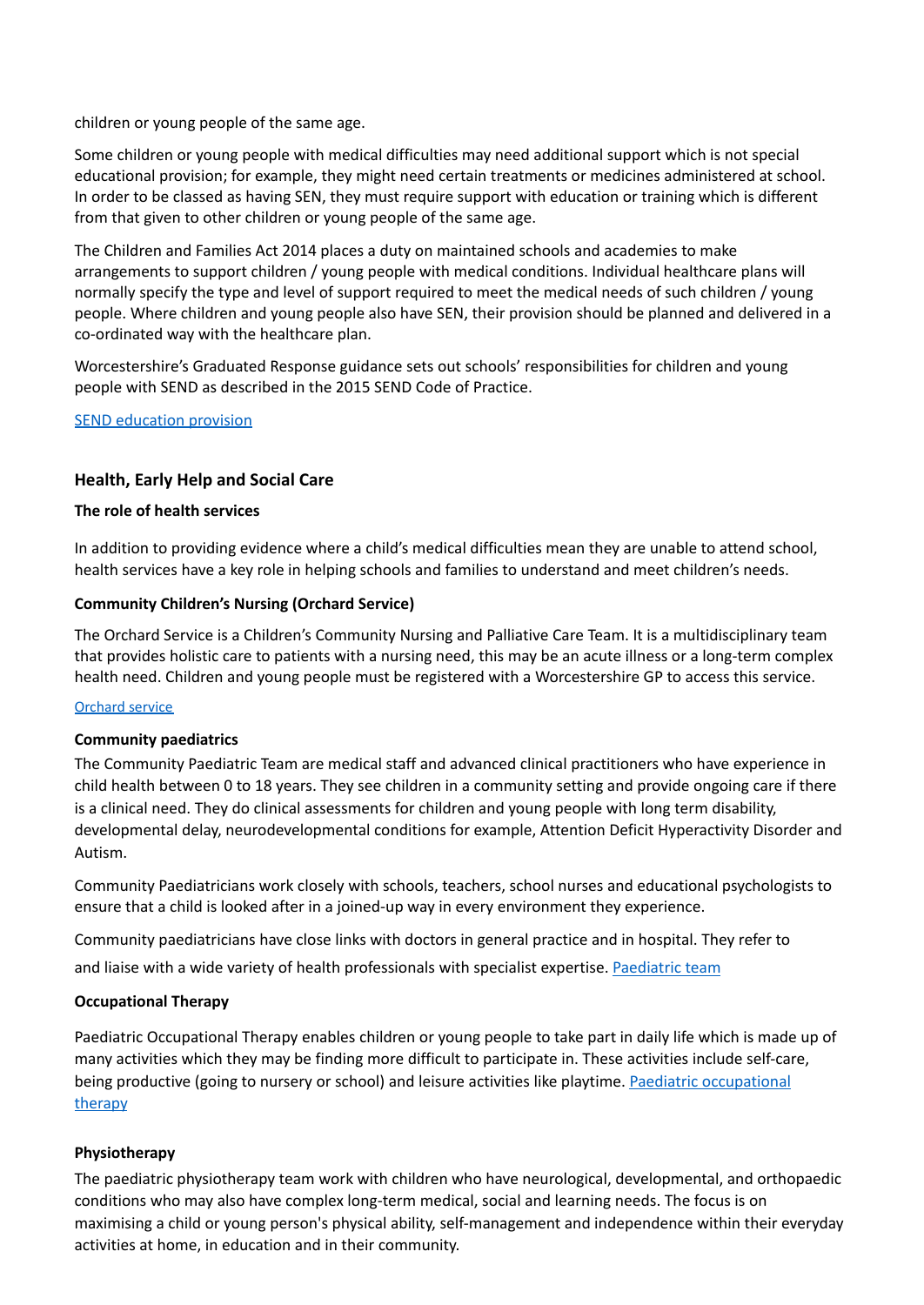Treatment sessions vary greatly depending on children's individual needs and include:

- Regular reviews to identity change of need and treatment plan, specific to individual needs
- Demonstration and guidance to other people involved in children's care on how to carry out treatment advice
- Assessment and advice to identify any specialist equipment need that will help children to improve their functional ability and mobility
- Provision of a Physiotherapy report for Educational Health and Care Plans for children who are already receiving support from the service

The team work with children and young people between 0-18 years, or 19 years if a child is in full time education within a Worcestershire special school.

#### Paediatric [physiotherapy](https://www.hacw.nhs.uk/services/service/physiotherapy-paediatric-88/) team

#### **School health nursing**

School Health Nurses provide opportunities for children and young people in secondary schools and Pupil Referral Units to access confidential advice and support via a weekly nurse led Time 4 U clinic. This can include health concerns such as emotional worries and stress to alcohol and drug dependency. In mainstream schools the School Health Nurse can provide sexual health advice which includes, emergency contraception, condom supply, pregnancy testing, and signposting to other agencies.

Additionally, School Health Nurses work with young people who may have issues such as weight concerns mental and emotional health, accident prevention; attendance at A&E, domestic violence concerns, substance misuse. The safeguarding of children and young people is paramount.

In mainstream schools the Health Care Support Workers also weigh and measure all reception and year 6 children on an annual basis and each parent/carer receives the results and a contact number, if they wish to discuss their child's results with the School Health Nurse.

Certain children within school are prescribed auto injectors due to having had a severe allergic reaction. The School Health Nurses train the teaching staff on an annual basis on how to administer auto injectors when required.

# [School](https://www.hacw.nhs.uk/services/service/school-health-nursing-15/) health nurses

#### **Specialist CAMHS**

Specialist CAMHS is a multi-disciplinary team made up of Psychiatrists, Nurses, Social Workers, Psychologists all with specialist training of working in mental health with children and young people. The aim of the team is to assess and treat those with significant mental ill health in order to promote recovery.

#### [Specialist](https://www.hacw.nhs.uk/specialist-camhs/) CAMHS

#### **Special school nursing**

The Special School Nursing service provides support to Special Schools to enable the school to meet the holistic care needs of children and young people when attending school. Although this is primarily through training and supporting school staff, all children can access direct support and advice from the Special School Nurse if they choose. This can be alone or with a parent/carer present. Each school has a linked named Special School Nurse; however, the nurse is not always on site.

The Special School Nurse will assess the health care needs of children and young people on school entry. They will provide training to school staff to ensure school staff can provide care needs safely within the school setting. This will support the child or young person to achieve their full potential in both education and wellbeing. The team also provides Health Education to promote healthy lifestyles.

#### Special school [nursing](https://www.hacw.nhs.uk/services/service/special-school-nursing-120/)

# **Speech and Language Therapy Service**

Speech and language therapists work in partnership with children, their families and other professionals in a variety of friendly settings. Every mainstream school has a named speech and language therapist who visits on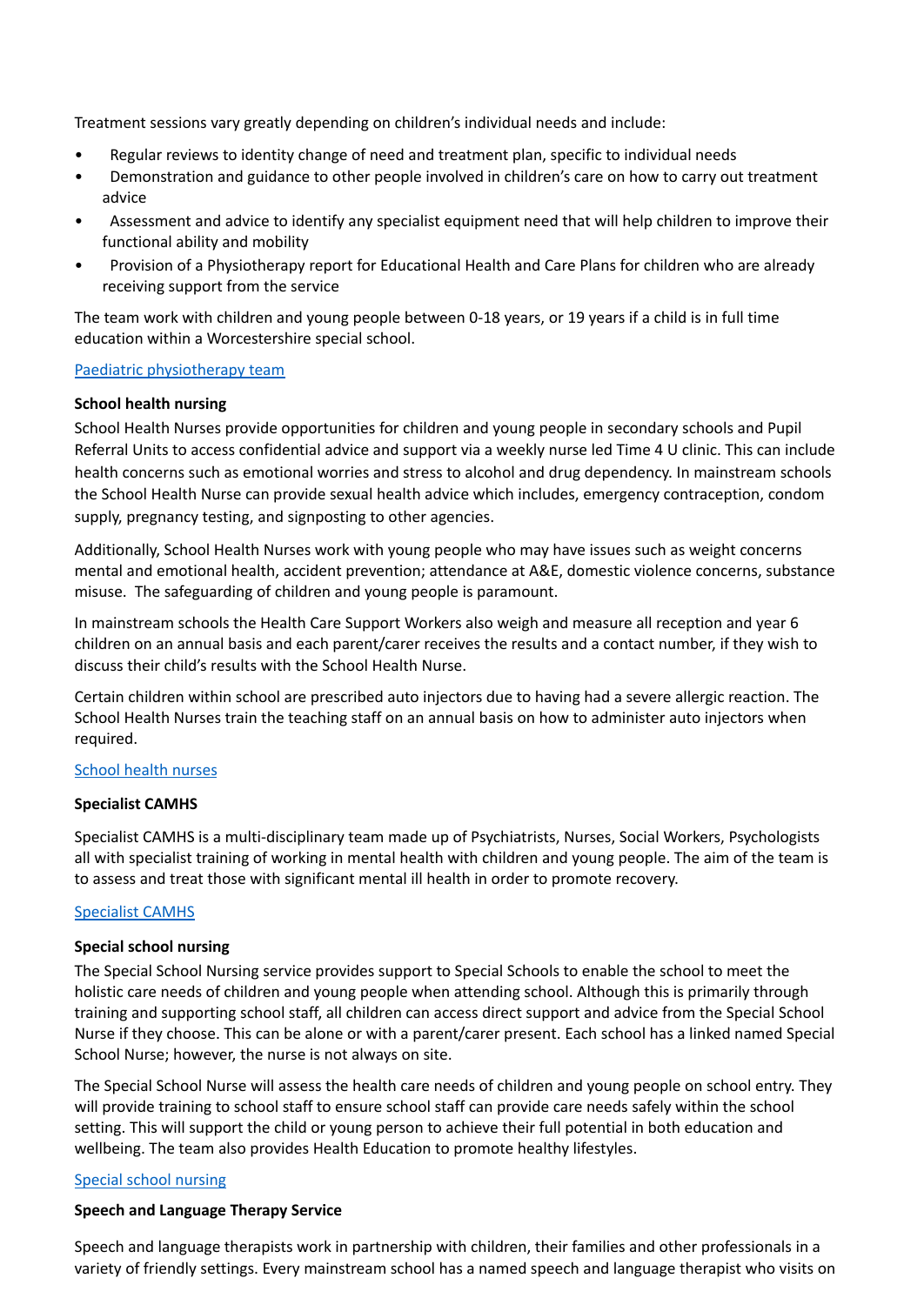a regular basis.

#### Speech and [language](https://www.hacw.nhs.uk/services/service/speech-and-language-therapy-service-childrens-110/) therapy service

The Worcestershire Speech, Language and Communication Needs (SLCN) Pathway has been developed to support anyone who has an interest in children's speech, language and communication development. It includes guidance and information to help ensure that all children at risk of, or presenting with SLCN will be:

- Supported to development their speech, language and communication skills to ensure they can access learning, social interactions and to make a positive contribution to the world around them
- Able to benefit from timely and integrated support and services that can best meet their needs

#### Speech, language and [communication](https://www.hacw.nhs.uk/slcn-pathway) needs pathway

#### **Early Help and Social care**

Where there are emerging welfare or well-being concerns about a child with medical difficulties, parental consent should be gained to carry out an assessment using the Early Help Framework. This assessment may in some cases identify the need for a family plan.

#### Early help [assessment](http://www.worcestershire.gov.uk/eha)

Whilst not all children will need an early help assessment, it is important to recognise the additional pressures that medical conditions may create for family members, including siblings, parent/carers and other close relatives. Open and honest communication with parent/carers is crucial to making good provision in schools and ensuring that children's needs are met and that the needs of the family as a whole are recognised.

#### **Escalating welfare concerns**

If an Early Help assessment has been undertaken and there are needs that can't be met by the early help arrangements in school or any other early help agency and there is a role for family support, then a referral to Level 2 or 3 services may be appropriate. Worcestershire's Levels of Need Guidance (2019) describes the indicators which may suggest that a child needs additional or targeted support from services providing intervention at these levels.

#### [Worcestershire](http://www.worcestershire.gov.uk/downloads/file/7962/levels_of_need_guidance_formerly_threshold_guidance) level of needs guidance

As with all children if there is a risk of significant harm to a child with medical difficulties, an immediate referral should be made to the Family Front Door

9.00am-5.00pm – Monday to Thursday

9.00am-4.30pm – Friday

01905 822666

Out of hours or at weekends: 01905 768020

# **Fabricated and/or induced illness**

In a very small number of cases there may be concerns that a child's medical difficulties may be fabricated or induced.

Parents/carers may fabricate or induce illness in a number of ways:

- Fabrication of signs and symptoms. This may include fabrication of past medical history
- Fabrication of signs and symptoms and falsification of hospital charts and records, and specimens of bodily fluids, including falsification of letters and documents
- Induction of illness by a variety of means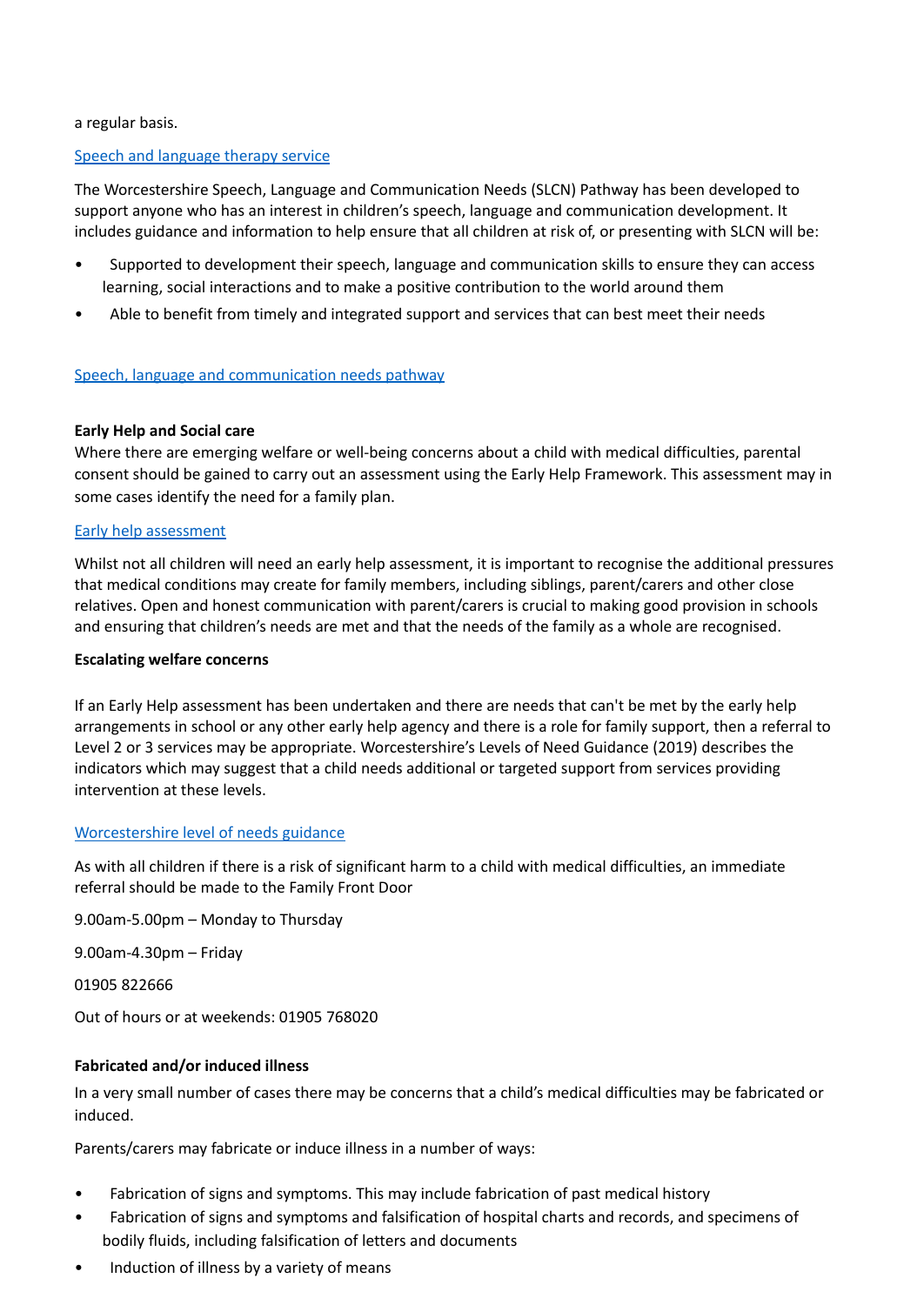As with any other form of abuse, where schools are concerned that a child may be experiencing or be at risk of harm, advice should be sought from the Family Front Door. In cases where Fabricated and/or induced illness is a consideration, evidence of medical difficulties such as medical appointment letters and multiagency working as part of the child's IHP will be key.

Further advice regarding this area of safeguarding is available as a supplement to Working Together to Safeguard Children:

[Safeguarding](https://assets.publishing.service.gov.uk/government/uploads/system/uploads/attachment_data/file/277314/Safeguarding_Children_in_whom_illness_is_fabricated_or_induced.pdf) children in whom illness is fabricated or induced

#### **Children with Disabilities team**

The Children with Disabilities (CwD) Social Work Team provide services designed to meet the needs of children and young people who have complex disabilities.

The CwD team offer services to those children and young people requiring additional resources in respect of their disability, where the disability has a profound impact on the child or young person's life.

An assessment will be offered where the child has a condition which is substantial, long lasting or permanent, is a physical and/or learning disability or a life limiting, life threatening condition. These may include:

- Severe learning disabilities
- Severe physical disabilities
- Severe developmental delay in motor and or cognitive functioning
- Profound multiple disabilities
- Severe sensory impairment (registered blind and/or profoundly deaf)
- Complex and severe health problems that arise from the disability, that are life threatening, degenerative illness or organic disorder resulting in severe disability
- A diagnosis of Autistic Spectrum Condition with an associated learning disability and where the condition severely affects day to day functioning

The Children with Disabilities website contains more information about the team, including a list of diagnoses such as controlled epilepsy where the team does *not* offer an assessment.

#### Social care support for children with [disabilities](http://www.worcestershire.gov.uk/info/20502/disabilities/1653/social_care_support_for_children_with_disabilities)

#### **If the local authority makes arrangements**

If the college can't make suitable arrangements Worcestershire Children First will support college in arranging suitable education for these children.

In cases where the local authority makes arrangements, the college will:

- Work constructively with the local authority, providers, relevant agencies and parents to ensure the best outcomes for the student
- Share information with the local authority and relevant health services as required
- Help make sure that the provision offered to the student is as effective as possible and that the child can be reintegrated back into college successfully

When reintegration is anticipated, work with the local authority to:

- Plan for consistent provision during and after the period of education outside the college, allowing the student to access the same curriculum and materials that they would have used in college as far as possible
- Enable the student to stay in touch with college life (e.g. through newsletters, emails, invitations to college events or internet links to lessons from their college)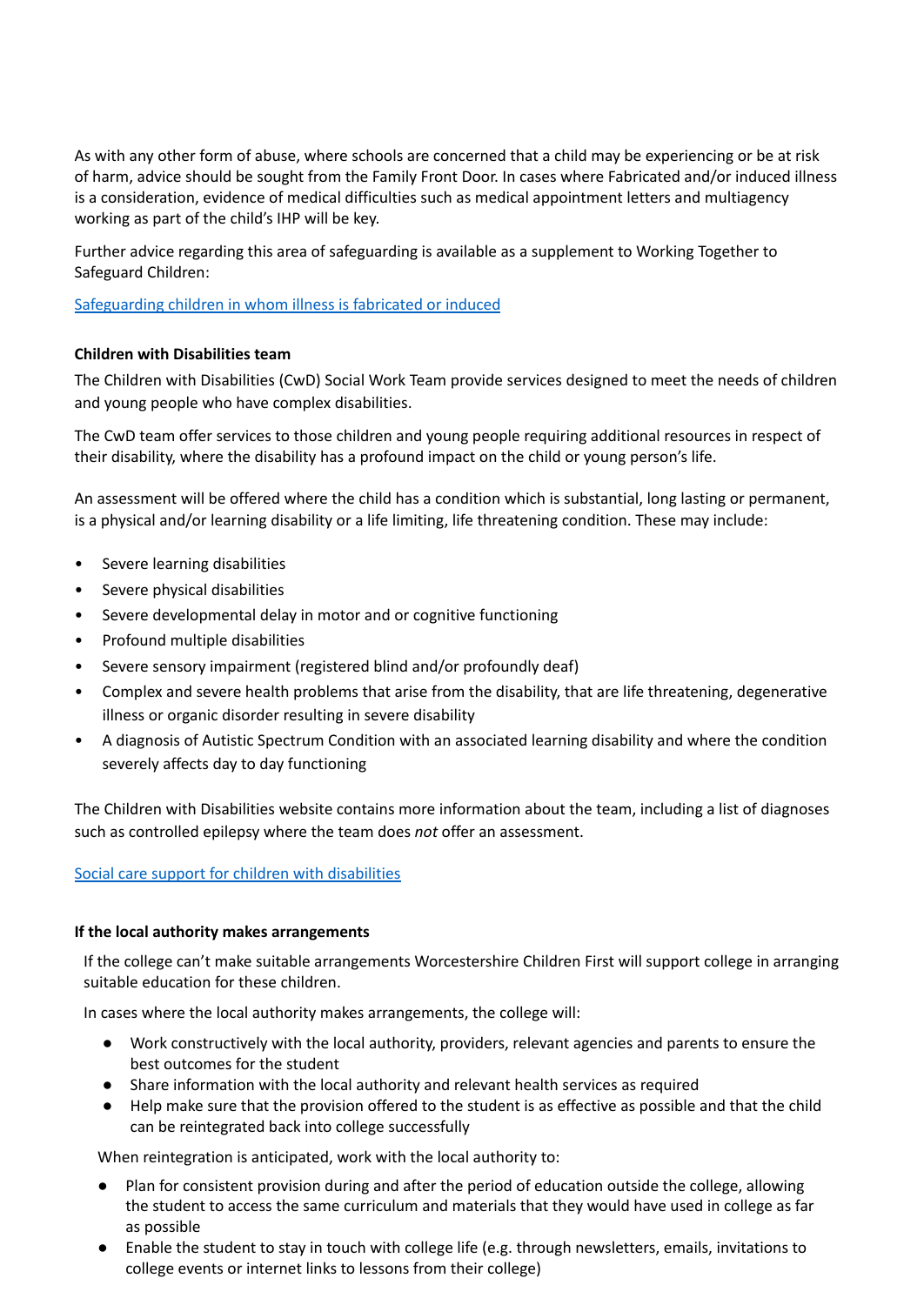- Create individually tailored reintegration plans for each child returning to college
- Consider whether any reasonable adjustments need to be made

#### **Monitoring arrangements**

This policy will be reviewed annually by the Headteacher and Assistant Headteachers with responsibility for personal development. At every review, it will be approved by the full governing board.

#### **Links to other policies / procedures**

This policy links to the following policies:

- Accessibility plan
- Supporting students with medical conditions

–including Individual Healthcare Plans included below

- Alternative Provision Policy
- Reduced timetable protocol
- Attendance Policy

# **Form 1: Blessed Edward Oldcorne Catholic College individual healthcare plan**

Blessed Edward Oldcorne Catholic College

| Name of school/setting         |
|--------------------------------|
| Child's name                   |
| Group/class/form               |
| Date of birth                  |
| Child's address                |
| Medical diagnosis or condition |
| Date                           |
| Review date                    |

#### **Family Contact Information**

Name Phone no. (work) (home) (mobile) Name Relationship to child Phone no. (work) (home) (mobile)

#### **Clinic/Hospital Contact** Name Phone no.

# **G.P.**

Name Phone no.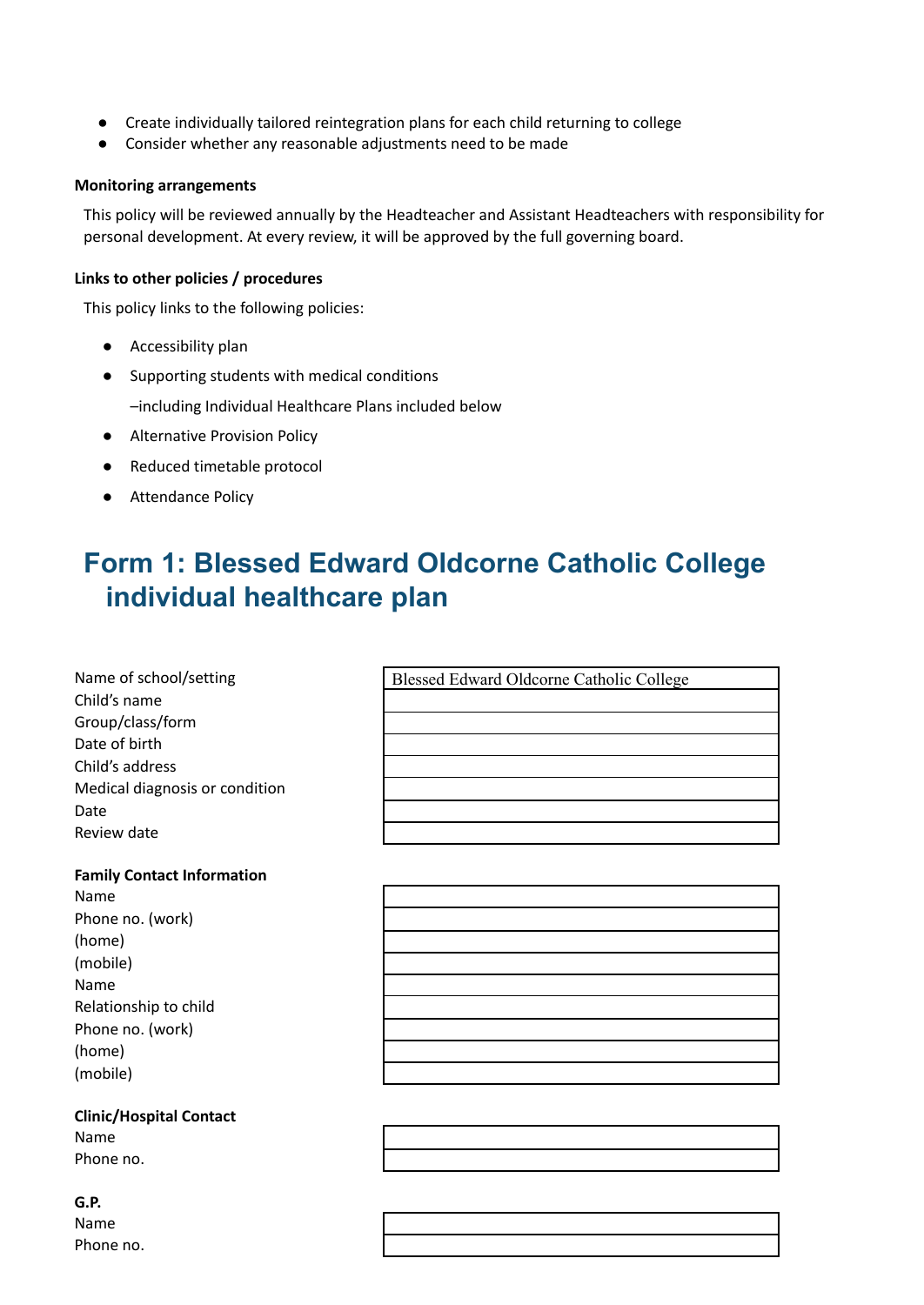| Who is responsible for providing support in ' |  |
|-----------------------------------------------|--|
| school                                        |  |

Describe medical needs and give details of child's symptoms, triggers, signs, treatments, facilities, equipment or devices, environmental issues etc

Name of medication, dose, method of administration, when to be taken, side effects, contra-indications, administered by/self-administered with/without supervision

Daily care requirements

Specific support for the pupil's educational, social and emotional needs

Arrangements for school visits/trips etc

Other information

Describe what constitutes an emergency, and the action to take if this occurs

Who is responsible in an emergency *(state if different for off-site activities)*

Plan developed with